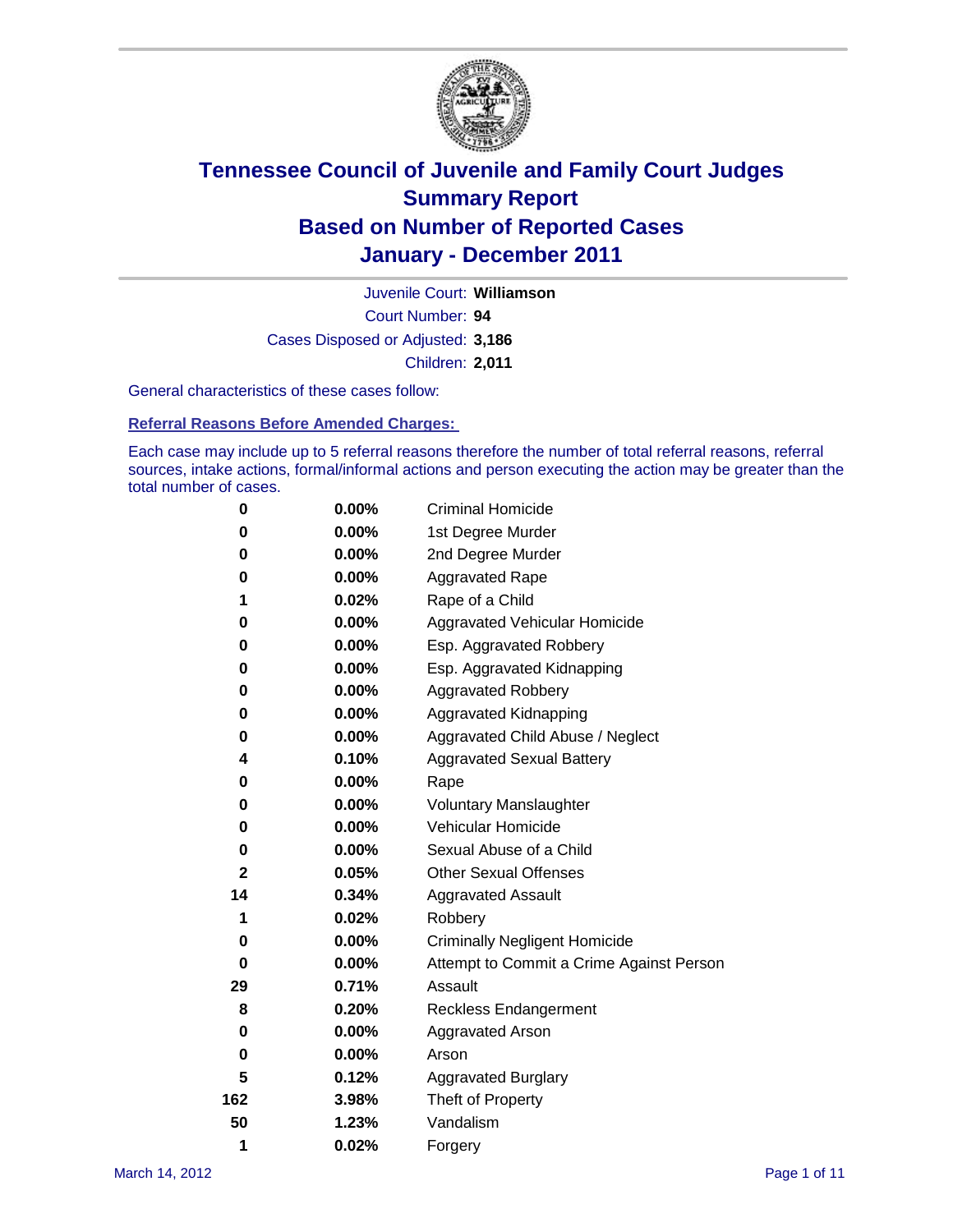

Court Number: **94** Juvenile Court: **Williamson** Cases Disposed or Adjusted: **3,186**

Children: **2,011**

#### **Referral Reasons Before Amended Charges:**

Each case may include up to 5 referral reasons therefore the number of total referral reasons, referral sources, intake actions, formal/informal actions and person executing the action may be greater than the total number of cases.

| 0     | 0.00%    | <b>Worthless Checks</b>                                     |
|-------|----------|-------------------------------------------------------------|
| 1     | 0.02%    | Illegal Possession / Fraudulent Use of Credit / Debit Cards |
| 16    | 0.39%    | <b>Burglary</b>                                             |
| 6     | 0.15%    | Unauthorized Use of a Vehicle                               |
| 1     | 0.02%    | <b>Cruelty to Animals</b>                                   |
| 0     | $0.00\%$ | Sale of Controlled Substances                               |
| 220   | 5.41%    | <b>Other Drug Offenses</b>                                  |
| 18    | 0.44%    | Possession of Controlled Substances                         |
| 0     | $0.00\%$ | <b>Criminal Attempt</b>                                     |
| 1     | 0.02%    | Carrying Weapons on School Property                         |
| 6     | 0.15%    | Unlawful Carrying / Possession of a Weapon                  |
| 18    | 0.44%    | <b>Evading Arrest</b>                                       |
| 12    | 0.30%    | Escape                                                      |
| 10    | 0.25%    | Driving Under Influence (DUI)                               |
| 129   | 3.17%    | Possession / Consumption of Alcohol                         |
| 5     | 0.12%    | Resisting Stop, Frisk, Halt, Arrest or Search               |
| 0     | $0.00\%$ | <b>Aggravated Criminal Trespass</b>                         |
| 2     | 0.05%    | Harassment                                                  |
| 3     | 0.07%    | Failure to Appear                                           |
| 5     | 0.12%    | Filing a False Police Report                                |
| 8     | 0.20%    | Criminal Impersonation                                      |
| 21    | 0.52%    | <b>Disorderly Conduct</b>                                   |
| 0     | 0.00%    | <b>Criminal Trespass</b>                                    |
| 9     | 0.22%    | <b>Public Intoxication</b>                                  |
| 0     | 0.00%    | Gambling                                                    |
| 1,076 | 26.46%   | <b>Traffic</b>                                              |
| 0     | $0.00\%$ | Local Ordinances                                            |
| 0     | 0.00%    | Violation of Wildlife Regulations                           |
| 3     | 0.07%    | Contempt of Court                                           |
| 151   | 3.71%    | Violation of Probation                                      |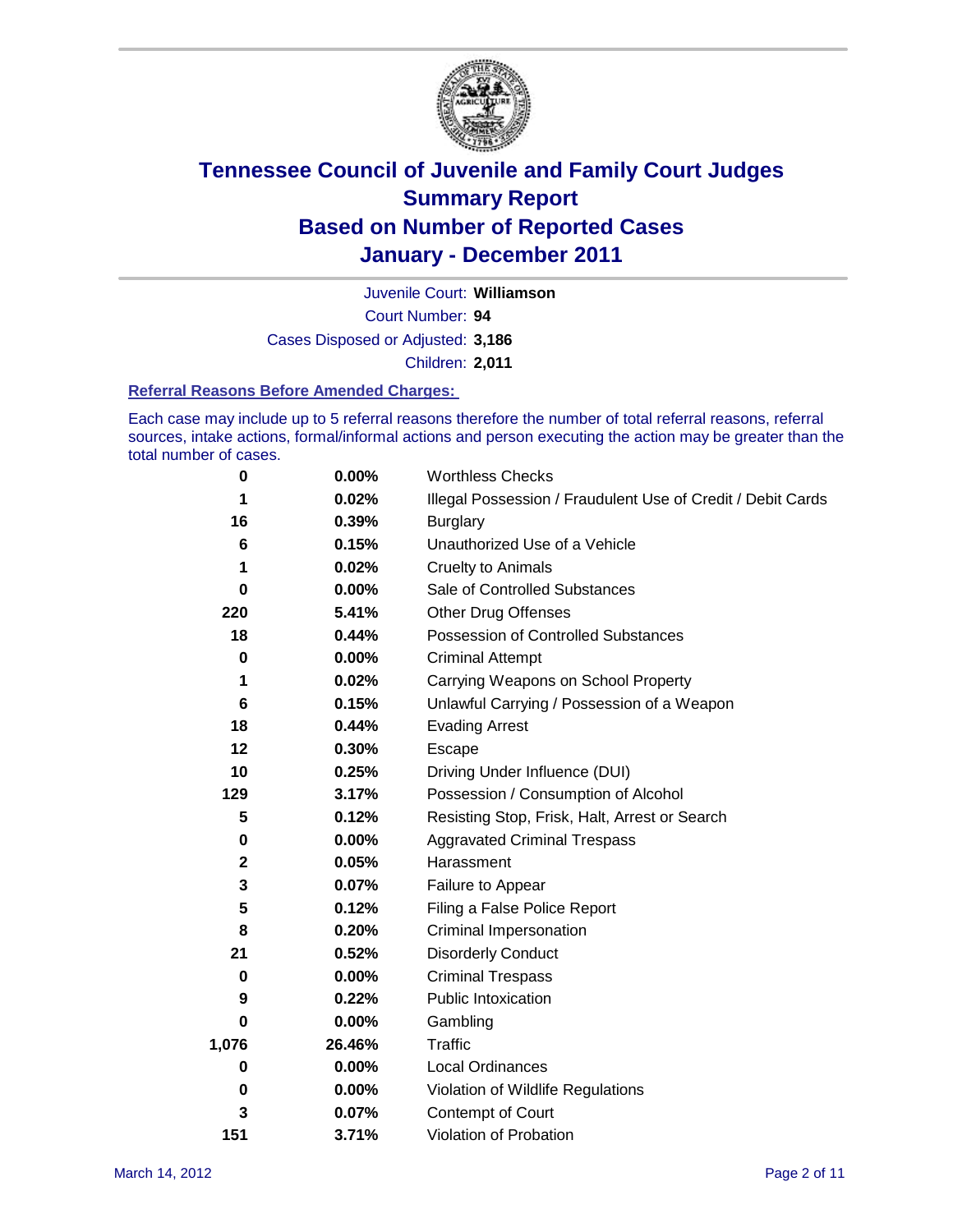

Court Number: **94** Juvenile Court: **Williamson** Cases Disposed or Adjusted: **3,186** Children: **2,011**

#### **Referral Reasons Before Amended Charges:**

Each case may include up to 5 referral reasons therefore the number of total referral reasons, referral sources, intake actions, formal/informal actions and person executing the action may be greater than the total number of cases.

| 4,066              | 100.00%        | <b>Total Referrals</b>                                 |
|--------------------|----------------|--------------------------------------------------------|
| 1,180              | 29.02%         | Other                                                  |
| 0                  | 0.00%          | <b>Consent to Marry</b>                                |
| 0                  | 0.00%          | <b>Request for Medical Treatment</b>                   |
| 0                  | $0.00\%$       | <b>Child Support</b>                                   |
| 8                  | 0.20%          | Paternity / Legitimation                               |
| 51                 | 1.25%          | Visitation                                             |
| 71                 | 1.75%          | Custody                                                |
| 0                  | $0.00\%$       | <b>Foster Care Review</b>                              |
| 0                  | $0.00\%$       | <b>Administrative Review</b>                           |
| 0                  | 0.00%          | <b>Judicial Review</b>                                 |
| 0                  | $0.00\%$       | Violation of Informal Adjustment                       |
| 0                  | $0.00\%$       | <b>Violation of Pretrial Diversion</b>                 |
| 9                  | 0.22%          | <b>Termination of Parental Rights</b>                  |
| 76                 | 1.87%          | Dependency / Neglect                                   |
| 0                  | 0.00%          | <b>Physically Abused Child</b>                         |
| 0                  | 0.00%          | <b>Sexually Abused Child</b>                           |
| 62                 | 1.52%          | Violation of Curfew                                    |
| 136                | 3.34%          | Violation of a Valid Court Order                       |
| 90                 | 0.05%<br>2.21% | Out-of-State Runaway<br>Possession of Tobacco Products |
| 60<br>$\mathbf{2}$ | 1.48%          | In-State Runaway                                       |
| 74                 | 1.82%          | Truancy                                                |
| 244                | 6.00%          | Unruly Behavior                                        |
| 5                  | 0.12%          | Violation of Aftercare                                 |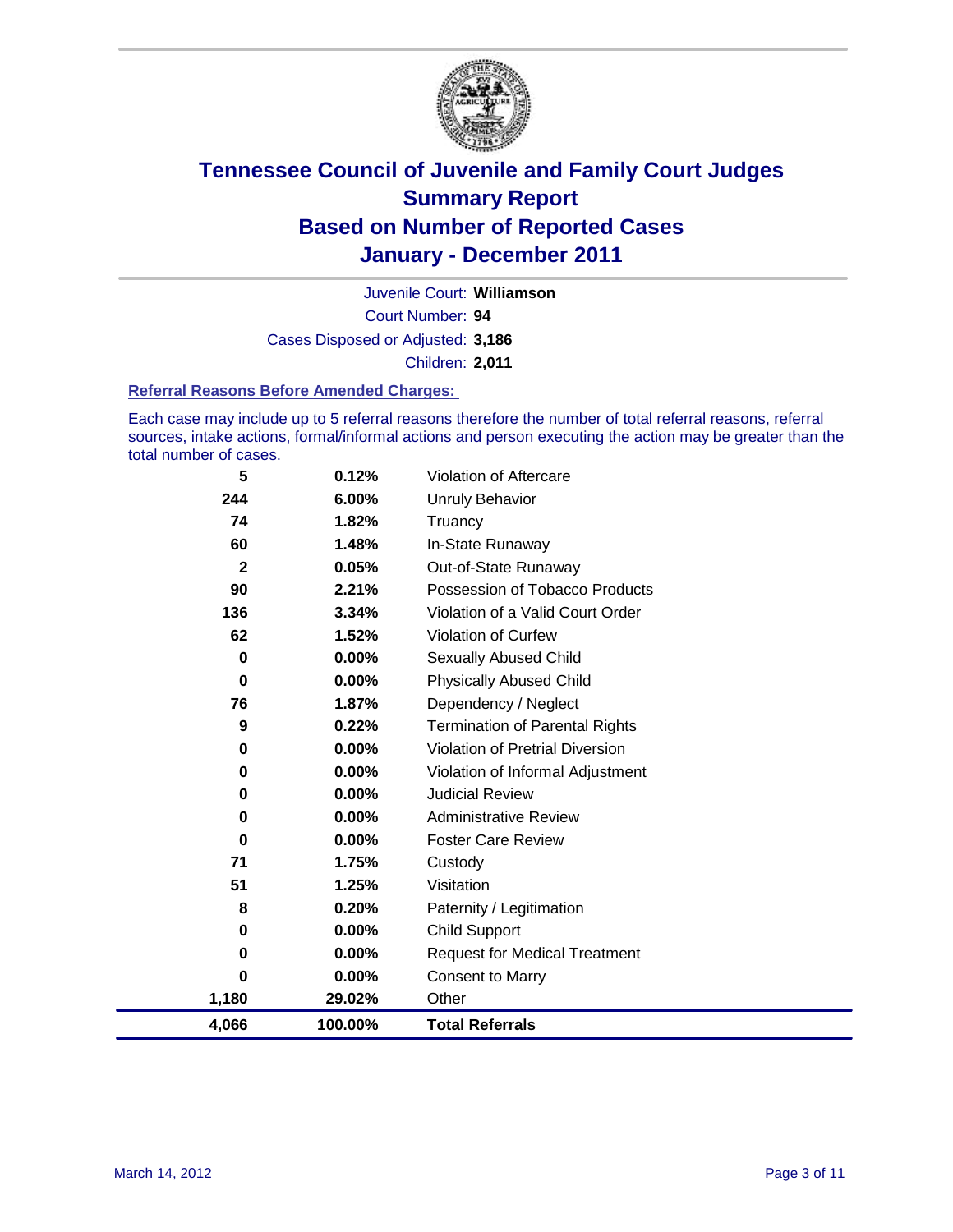

|                            |                                   | Juvenile Court: Williamson        |  |  |  |
|----------------------------|-----------------------------------|-----------------------------------|--|--|--|
| Court Number: 94           |                                   |                                   |  |  |  |
|                            | Cases Disposed or Adjusted: 3,186 |                                   |  |  |  |
|                            |                                   | Children: 2,011                   |  |  |  |
| <b>Referral Sources: 1</b> |                                   |                                   |  |  |  |
| 1,801                      | 44.29%                            | Law Enforcement                   |  |  |  |
| 308                        | 7.58%                             | Parents                           |  |  |  |
| 42                         | 1.03%                             | <b>Relatives</b>                  |  |  |  |
| 0                          | $0.00\%$                          | Self                              |  |  |  |
| 338                        | 8.31%                             | School                            |  |  |  |
| 0                          | $0.00\%$                          | <b>CSA</b>                        |  |  |  |
| 369                        | 9.08%                             | <b>DCS</b>                        |  |  |  |
| 0                          | $0.00\%$                          | <b>Other State Department</b>     |  |  |  |
| 1                          | 0.02%                             | <b>District Attorney's Office</b> |  |  |  |
| 723                        | 17.78%                            | <b>Court Staff</b>                |  |  |  |
| 4                          | 0.10%                             | Social Agency                     |  |  |  |
| 8                          | 0.20%                             | <b>Other Court</b>                |  |  |  |
| 76                         | 1.87%                             | Victim                            |  |  |  |
| 23                         | 0.57%                             | Child & Parent                    |  |  |  |
| 0                          | $0.00\%$                          | Hospital                          |  |  |  |

### **Age of Child at Referral: 2**

| 2,011 | 100.00%  | <b>Total Child Count</b> |
|-------|----------|--------------------------|
| 0     | $0.00\%$ | <b>Unknown</b>           |
| 10    | 0.50%    | Ages 19 and Over         |
| 760   | 37.79%   | Ages 17 through 18       |
| 747   | 37.15%   | Ages 15 through 16       |
| 210   | 10.44%   | Ages 13 through 14       |
| 58    | 2.88%    | Ages 11 through 12       |
| 226   | 11.24%   | Ages 10 and Under        |
|       |          |                          |

<sup>1</sup> If different than number of Referral Reasons (4066), verify accuracy of your court's data.

<sup>2</sup> One child could be counted in multiple categories, verify accuracy of your court's data

**49 1.21%** Unknown **324 7.97%** Other

**4,066 100.00% Total Referral Sources**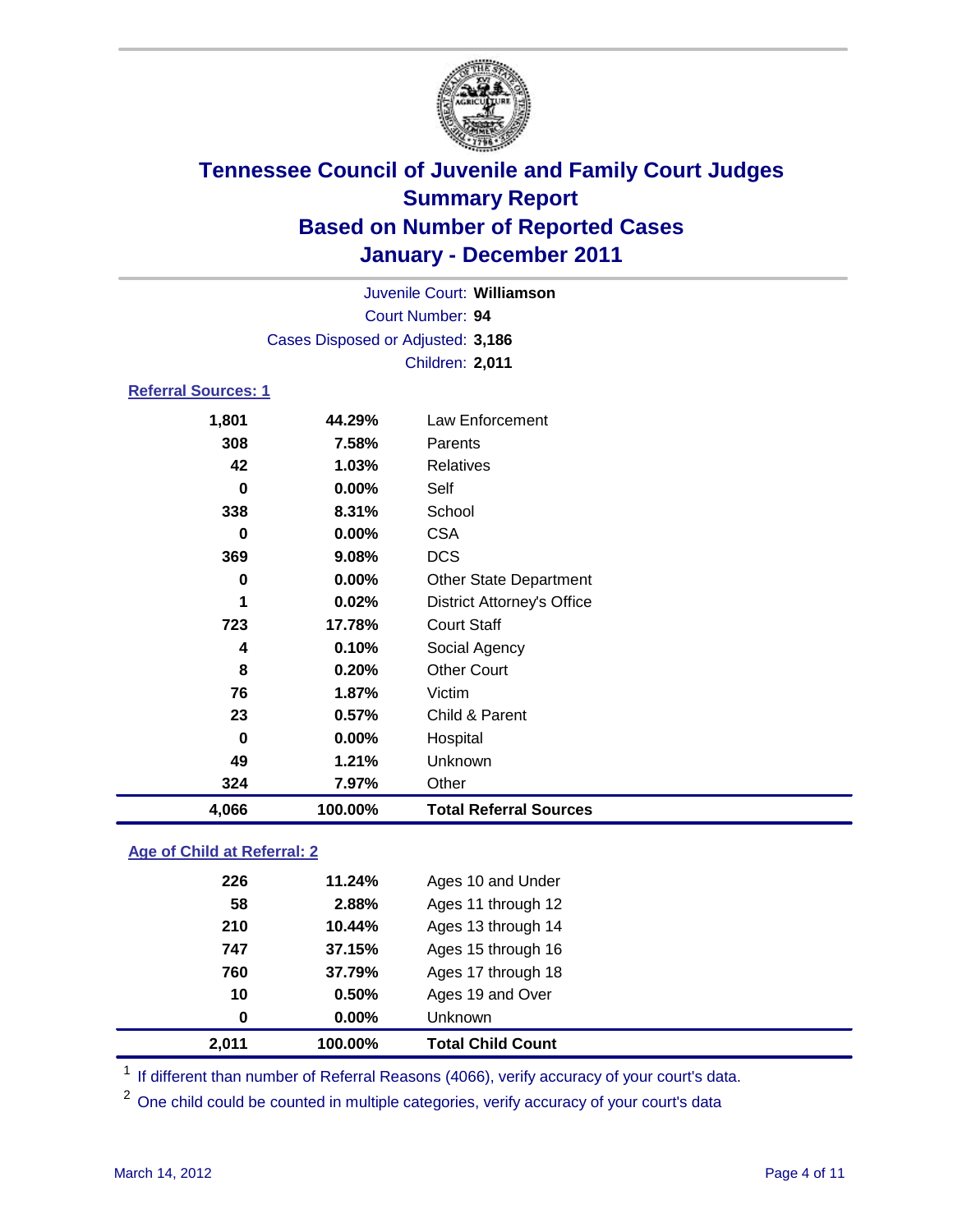

| Juvenile Court: Williamson              |                                   |                          |  |  |
|-----------------------------------------|-----------------------------------|--------------------------|--|--|
| Court Number: 94                        |                                   |                          |  |  |
|                                         | Cases Disposed or Adjusted: 3,186 |                          |  |  |
|                                         |                                   | Children: 2,011          |  |  |
| Sex of Child: 1                         |                                   |                          |  |  |
| 1,281                                   | 63.70%                            | Male                     |  |  |
| 717                                     | 35.65%                            | Female                   |  |  |
| 13                                      | 0.65%                             | Unknown                  |  |  |
| 2,011                                   | 100.00%                           | <b>Total Child Count</b> |  |  |
| Race of Child: 1                        |                                   |                          |  |  |
| 1,661                                   | 82.60%                            | White                    |  |  |
| 179                                     | 8.90%                             | African American         |  |  |
| 3                                       | 0.15%                             | Native American          |  |  |
| 17                                      | 0.85%                             | Asian                    |  |  |
| 51                                      | 2.54%                             | Mixed                    |  |  |
| 100                                     | 4.97%                             | Unknown                  |  |  |
| 2,011                                   | 100.00%                           | <b>Total Child Count</b> |  |  |
| <b>Hispanic Origin: 1</b>               |                                   |                          |  |  |
| 114                                     | 5.67%                             | Yes                      |  |  |
| 1,085                                   | 53.95%                            | <b>No</b>                |  |  |
| 812                                     | 40.38%                            | Unknown                  |  |  |
| 2,011                                   | 100.00%                           | <b>Total Child Count</b> |  |  |
| <b>School Enrollment of Children: 1</b> |                                   |                          |  |  |
| 1,658                                   | 82.45%                            | Yes                      |  |  |
| 1                                       | 0.05%                             | <b>No</b>                |  |  |
| 352                                     | 17.50%                            | Unknown                  |  |  |
| 2,011                                   | 100.00%                           | <b>Total Child Count</b> |  |  |

<sup>1</sup> One child could be counted in multiple categories, verify accuracy of your court's data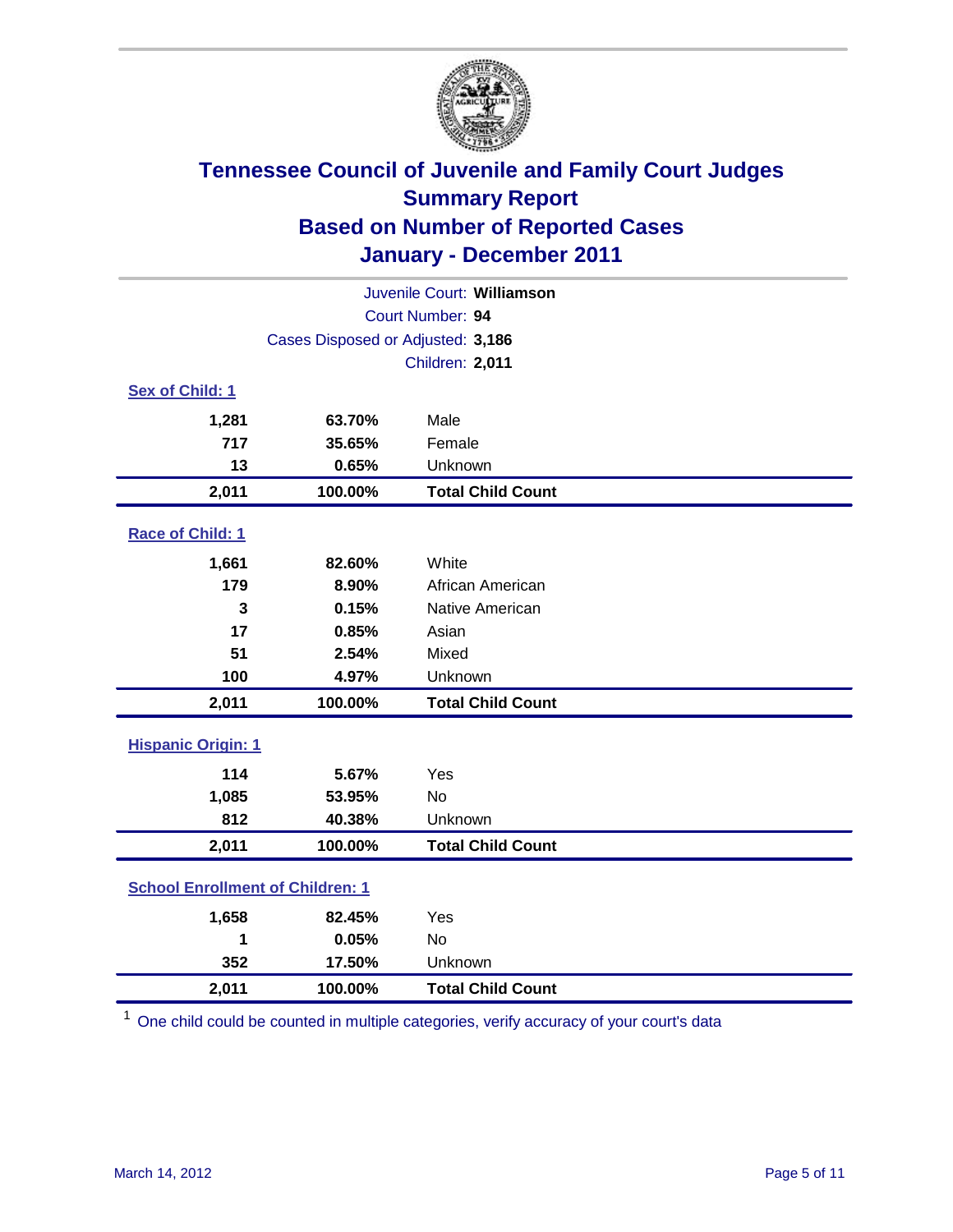

Court Number: **94** Juvenile Court: **Williamson** Cases Disposed or Adjusted: **3,186** Children: **2,011**

#### **Living Arrangement of Child at Time of Referral: 1**

| 2,011 | 100.00%  | <b>Total Child Count</b>     |
|-------|----------|------------------------------|
| 2     | 0.10%    | Other                        |
| 33    | 1.64%    | Unknown                      |
| 1     | 0.05%    | Independent                  |
| 0     | $0.00\%$ | In an Institution            |
| 0     | $0.00\%$ | In a Residential Center      |
| 17    | 0.85%    | In a Group Home              |
| 13    | 0.65%    | With Foster Family           |
| 19    | $0.94\%$ | With Adoptive Parents        |
| 114   | 5.67%    | <b>With Relatives</b>        |
| 187   | $9.30\%$ | <b>With Father</b>           |
| 512   | 25.46%   | <b>With Mother</b>           |
| 79    | 3.93%    | With Mother and Stepfather   |
| 17    | 0.85%    | With Father and Stepmother   |
| 1,017 | 50.57%   | With Both Biological Parents |
|       |          |                              |

#### **Type of Detention: 2**

| 3,186 | 100.00%  | <b>Total Detention Count</b> |
|-------|----------|------------------------------|
| 0     | $0.00\%$ | Other                        |
| 2,686 | 84.31%   | Does Not Apply               |
| 0     | $0.00\%$ | <b>Unknown</b>               |
| 0     | 0.00%    | <b>Psychiatric Hospital</b>  |
| 0     | 0.00%    | Jail - No Separation         |
| 1     | 0.03%    | Jail - Partial Separation    |
| 0     | 0.00%    | Jail - Complete Separation   |
| 499   | 15.66%   | Juvenile Detention Facility  |
| 0     | $0.00\%$ | Non-Secure Placement         |
|       |          |                              |

<sup>1</sup> One child could be counted in multiple categories, verify accuracy of your court's data

<sup>2</sup> If different than number of Cases (3186) verify accuracy of your court's data.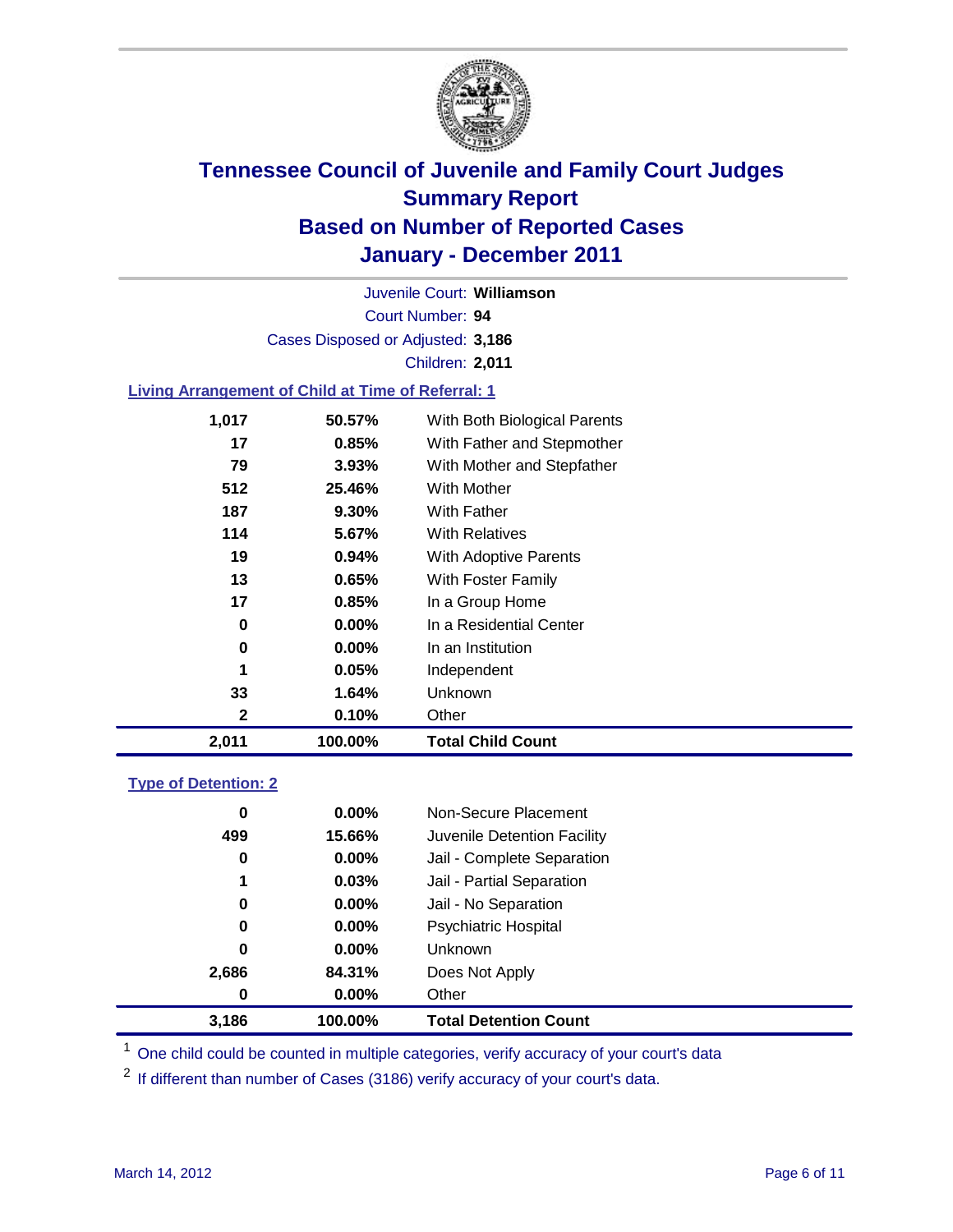

| Juvenile Court: Williamson                         |                                   |                                             |  |  |
|----------------------------------------------------|-----------------------------------|---------------------------------------------|--|--|
|                                                    | Court Number: 94                  |                                             |  |  |
|                                                    | Cases Disposed or Adjusted: 3,186 |                                             |  |  |
|                                                    |                                   | Children: 2,011                             |  |  |
| <b>Placement After Secure Detention Hearing: 1</b> |                                   |                                             |  |  |
| 313                                                | 9.82%                             | Returned to Prior Living Arrangement        |  |  |
| 103                                                | 3.23%                             | Juvenile Detention Facility                 |  |  |
| 5                                                  | 0.16%                             | Jail                                        |  |  |
| 1                                                  | 0.03%                             | Shelter / Group Home                        |  |  |
| 0                                                  | 0.00%                             | <b>Foster Family Home</b>                   |  |  |
| $\bf{0}$                                           | 0.00%                             | Psychiatric Hospital                        |  |  |
| 0                                                  | 0.00%                             | Unknown                                     |  |  |
| 2,758                                              | 86.57%                            | Does Not Apply                              |  |  |
| 6                                                  | 0.19%                             | Other                                       |  |  |
| 3,186                                              | 100.00%                           | <b>Total Placement Count</b>                |  |  |
| <b>Intake Actions: 2</b>                           |                                   |                                             |  |  |
|                                                    |                                   | <b>Petition Filed</b>                       |  |  |
| 2,193<br>664                                       | 53.94%<br>16.33%                  | <b>Motion Filed</b>                         |  |  |
|                                                    | 27.03%                            | <b>Citation Processed</b>                   |  |  |
| 1,099<br>0                                         | 0.00%                             |                                             |  |  |
|                                                    | 0.00%                             | Notification of Paternity Processed         |  |  |
| $\mathbf 0$<br>0                                   |                                   | Scheduling of Judicial Review               |  |  |
|                                                    | 0.00%                             | Scheduling of Administrative Review         |  |  |
| 0<br>$\bf{0}$                                      | 0.00%<br>0.00%                    | Scheduling of Foster Care Review<br>Unknown |  |  |
|                                                    |                                   |                                             |  |  |
| 0                                                  | $0.00\%$                          | Does Not Apply                              |  |  |
| 110                                                | 2.71%                             | Other                                       |  |  |
| 4,066                                              | 100.00%                           | <b>Total Intake Count</b>                   |  |  |

<sup>1</sup> If different than number of Cases (3186) verify accuracy of your court's data.

<sup>2</sup> If different than number of Referral Reasons (4066), verify accuracy of your court's data.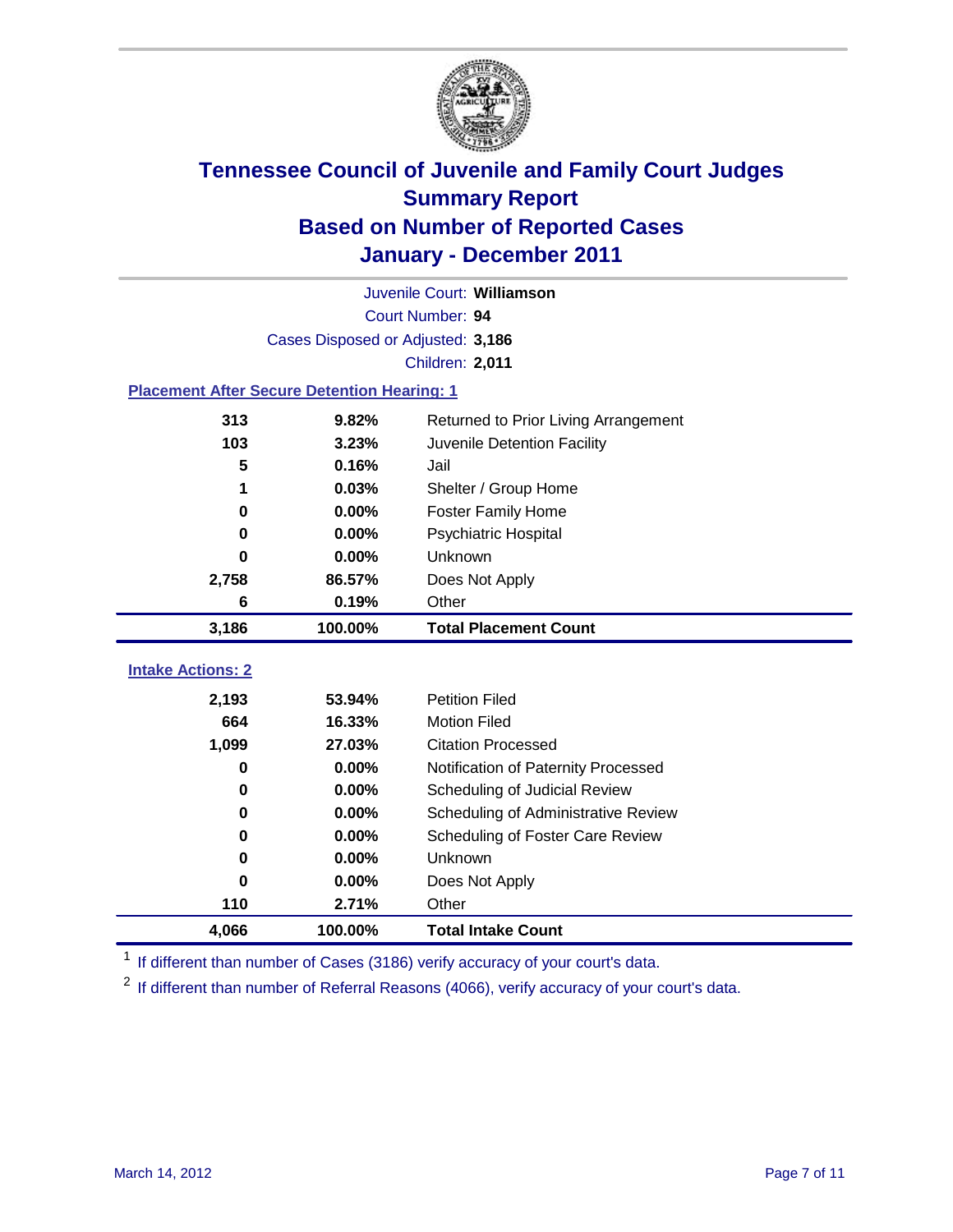

Court Number: **94** Juvenile Court: **Williamson** Cases Disposed or Adjusted: **3,186** Children: **2,011**

#### **Last Grade Completed by Child: 1**

| 2,011    | 100.00% | <b>Total Child Count</b>     |
|----------|---------|------------------------------|
| 20       | 0.99%   | Other                        |
| 299      | 14.87%  | Unknown                      |
| 0        | 0.00%   | <b>Never Attended School</b> |
| 5        | 0.25%   | Graduated                    |
| 3        | 0.15%   | <b>GED</b>                   |
| $\bf{0}$ | 0.00%   | Non-Graded Special Ed        |
| 408      | 20.29%  | 12th Grade                   |
| 555      | 27.60%  | 11th Grade                   |
| 282      | 14.02%  | 10th Grade                   |
| 188      | 9.35%   | 9th Grade                    |
| 89       | 4.43%   | 8th Grade                    |
| 44       | 2.19%   | 7th Grade                    |
| 26       | 1.29%   | 6th Grade                    |
| 12       | 0.60%   | 5th Grade                    |
| 4        | 0.20%   | 4th Grade                    |
| 7        | 0.35%   | 3rd Grade                    |
| 8        | 0.40%   | 2nd Grade                    |
| 15       | 0.75%   | 1st Grade                    |
| 16       | 0.80%   | Kindergarten                 |
| 4        | 0.20%   | Preschool                    |
| 26       | 1.29%   | Too Young for School         |

#### **Enrolled in Special Education: 1**

| 98    | 4.87%   | Yes                      |
|-------|---------|--------------------------|
| 1,344 | 66.83%  | No                       |
| 569   | 28.29%  | Unknown                  |
| 2,011 | 100.00% | <b>Total Child Count</b> |

One child could be counted in multiple categories, verify accuracy of your court's data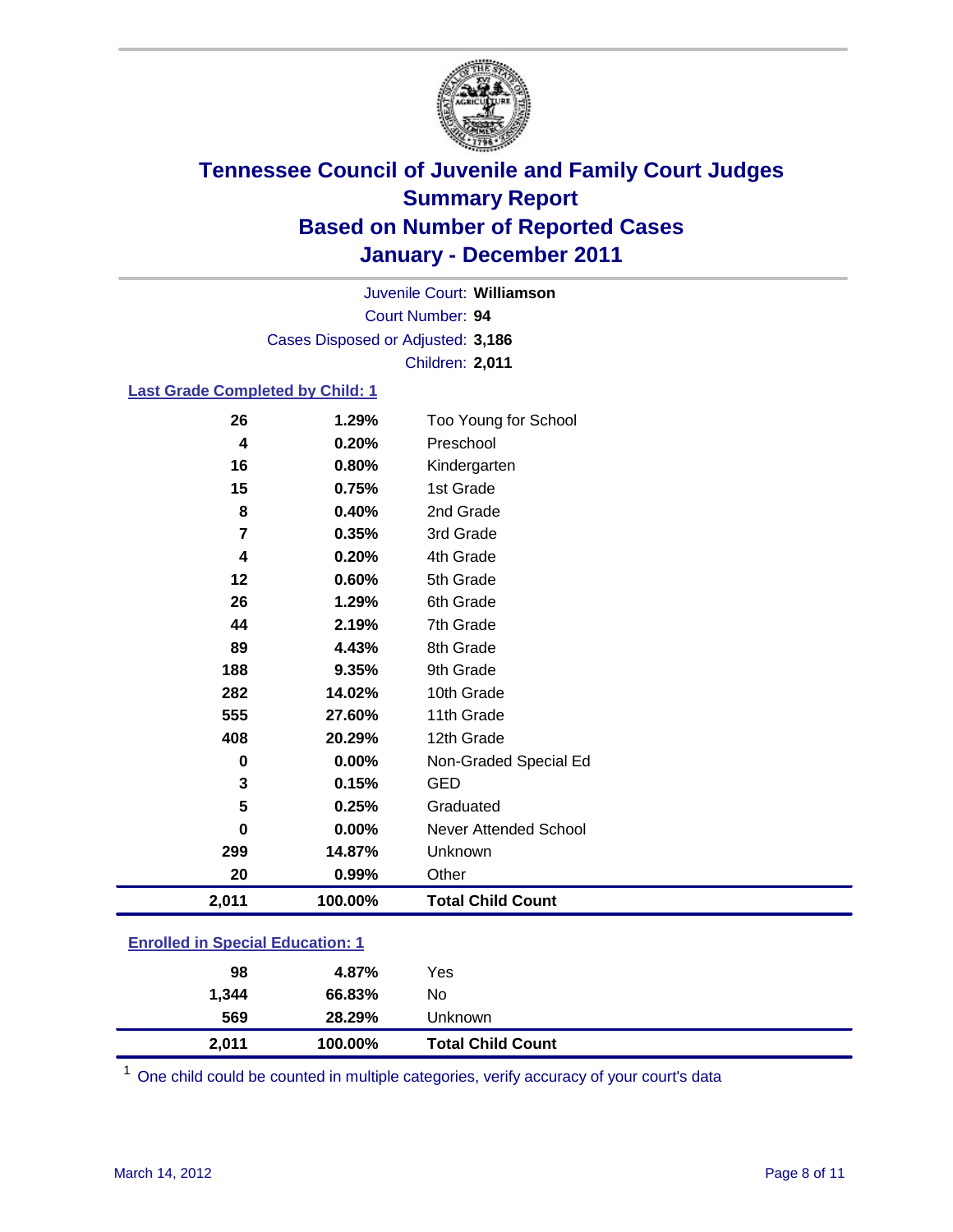

|       | Juvenile Court: Williamson        |                           |  |  |
|-------|-----------------------------------|---------------------------|--|--|
|       |                                   | Court Number: 94          |  |  |
|       | Cases Disposed or Adjusted: 3,186 |                           |  |  |
|       |                                   | <b>Children: 2,011</b>    |  |  |
|       | <b>Action Executed By: 1</b>      |                           |  |  |
| 603   | 14.83%                            | Judge                     |  |  |
| 3,375 | 83.01%                            | Magistrate                |  |  |
| 0     | $0.00\%$                          | <b>YSO</b>                |  |  |
| 88    | 2.16%                             | Other                     |  |  |
| 0     | 0.00%                             | Unknown                   |  |  |
| 4,066 | 100.00%                           | <b>Total Action Count</b> |  |  |

#### **Formal / Informal Actions: 1**

| 744   | 18.30%   | Dismissed                                        |
|-------|----------|--------------------------------------------------|
| 176   | 4.33%    | Retired / Nolle Prosequi                         |
| 393   | 9.67%    | <b>Complaint Substantiated Delinquent</b>        |
| 406   | $9.99\%$ | <b>Complaint Substantiated Status Offender</b>   |
| 56    | 1.38%    | <b>Complaint Substantiated Dependent/Neglect</b> |
| 0     | $0.00\%$ | <b>Complaint Substantiated Abused</b>            |
| 0     | $0.00\%$ | <b>Complaint Substantiated Mentally III</b>      |
| 0     | $0.00\%$ | Informal Adjustment                              |
| 525   | 12.91%   | <b>Pretrial Diversion</b>                        |
| 0     | $0.00\%$ | <b>Transfer to Adult Court Hearing</b>           |
| 0     | $0.00\%$ | Charges Cleared by Transfer to Adult Court       |
| 0     | $0.00\%$ | Special Proceeding                               |
| 0     | $0.00\%$ | <b>Review Concluded</b>                          |
| 3     | $0.07\%$ | Case Held Open                                   |
| 1,763 | 43.36%   | Other                                            |
| 0     | 0.00%    | Unknown                                          |
| 4,066 | 100.00%  | <b>Total Action Count</b>                        |

<sup>1</sup> If different than number of Referral Reasons (4066), verify accuracy of your court's data.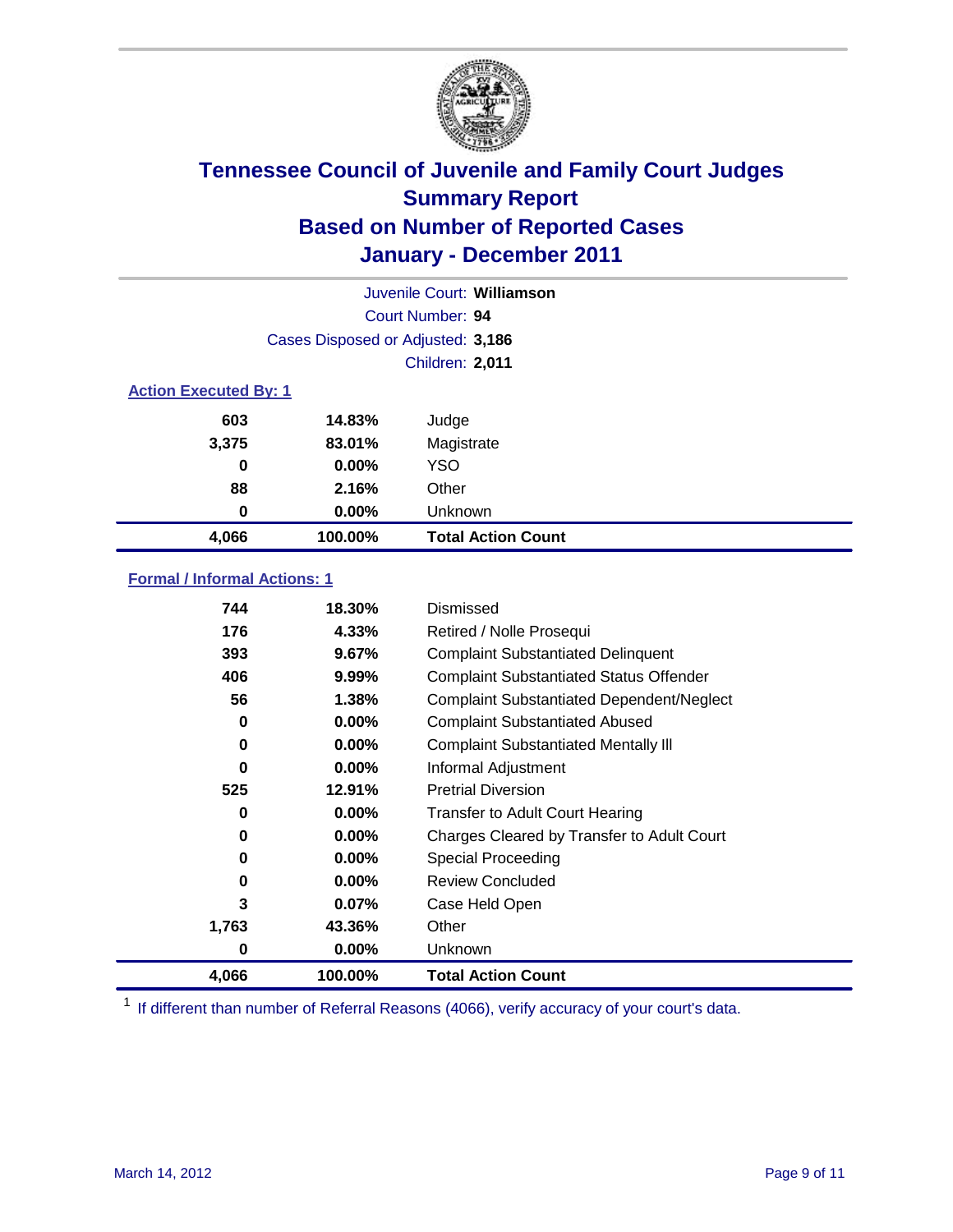

|                       |                                   | Juvenile Court: Williamson                            |
|-----------------------|-----------------------------------|-------------------------------------------------------|
|                       |                                   | Court Number: 94                                      |
|                       | Cases Disposed or Adjusted: 3,186 |                                                       |
|                       |                                   | Children: 2,011                                       |
| <b>Case Outcomes:</b> |                                   | There can be multiple outcomes for one child or case. |
| 693                   | 7.58%                             | <b>Case Dismissed</b>                                 |
| 731                   | 8.00%                             | Case Retired or Nolle Prosequi                        |
| 180                   | 1.97%                             | Warned / Counseled                                    |
| 2                     | 0.02%                             | <b>Held Open For Review</b>                           |
| 392                   | 4.29%                             | Supervision / Probation to Juvenile Court             |
| 0                     | 0.00%                             | <b>Probation to Parents</b>                           |
| 30                    | 0.33%                             | Referral to Another Entity for Supervision / Service  |
| 0                     | 0.00%                             | Referred for Mental Health Counseling                 |
| 331                   | 3.62%                             | Referred for Alcohol and Drug Counseling              |
| 6                     | 0.07%                             | <b>Referred to Alternative School</b>                 |
| 35                    | 0.38%                             | Referred to Private Child Agency                      |
| 550                   | 6.02%                             | Referred to Defensive Driving School                  |
| 0                     | 0.00%                             | Referred to Alcohol Safety School                     |
| 113                   | 1.24%                             | Referred to Juvenile Court Education-Based Program    |
| 194                   | 2.12%                             | Driver's License Held Informally                      |
| 0                     | 0.00%                             | <b>Voluntary Placement with DMHMR</b>                 |
| 0                     | 0.00%                             | <b>Private Mental Health Placement</b>                |
| 0                     | 0.00%                             | <b>Private MR Placement</b>                           |
| 0                     | 0.00%                             | Placement with City/County Agency/Facility            |
| 0                     | 0.00%                             | Placement with Relative / Other Individual            |
| 150                   | 1.64%                             | Fine                                                  |
| 503                   | 5.50%                             | <b>Public Service</b>                                 |
| 64                    | 0.70%                             | Restitution                                           |
| 0                     | 0.00%                             | <b>Runaway Returned</b>                               |
| 236                   | 2.58%                             | No Contact Order                                      |
| $\bf{0}$              | 0.00%                             | Injunction Other than No Contact Order                |
| 339                   | 3.71%                             | <b>House Arrest</b>                                   |
| 60                    | 0.66%                             | <b>Court Defined Curfew</b>                           |
| 0                     | 0.00%                             | Dismissed from Informal Adjustment                    |
| 0                     | 0.00%                             | <b>Dismissed from Pretrial Diversion</b>              |
| 240                   | 2.63%                             | Released from Probation                               |
| 0                     | 0.00%                             | <b>Transferred to Adult Court</b>                     |
| 9                     | 0.10%                             | <b>DMHMR Involuntary Commitment</b>                   |